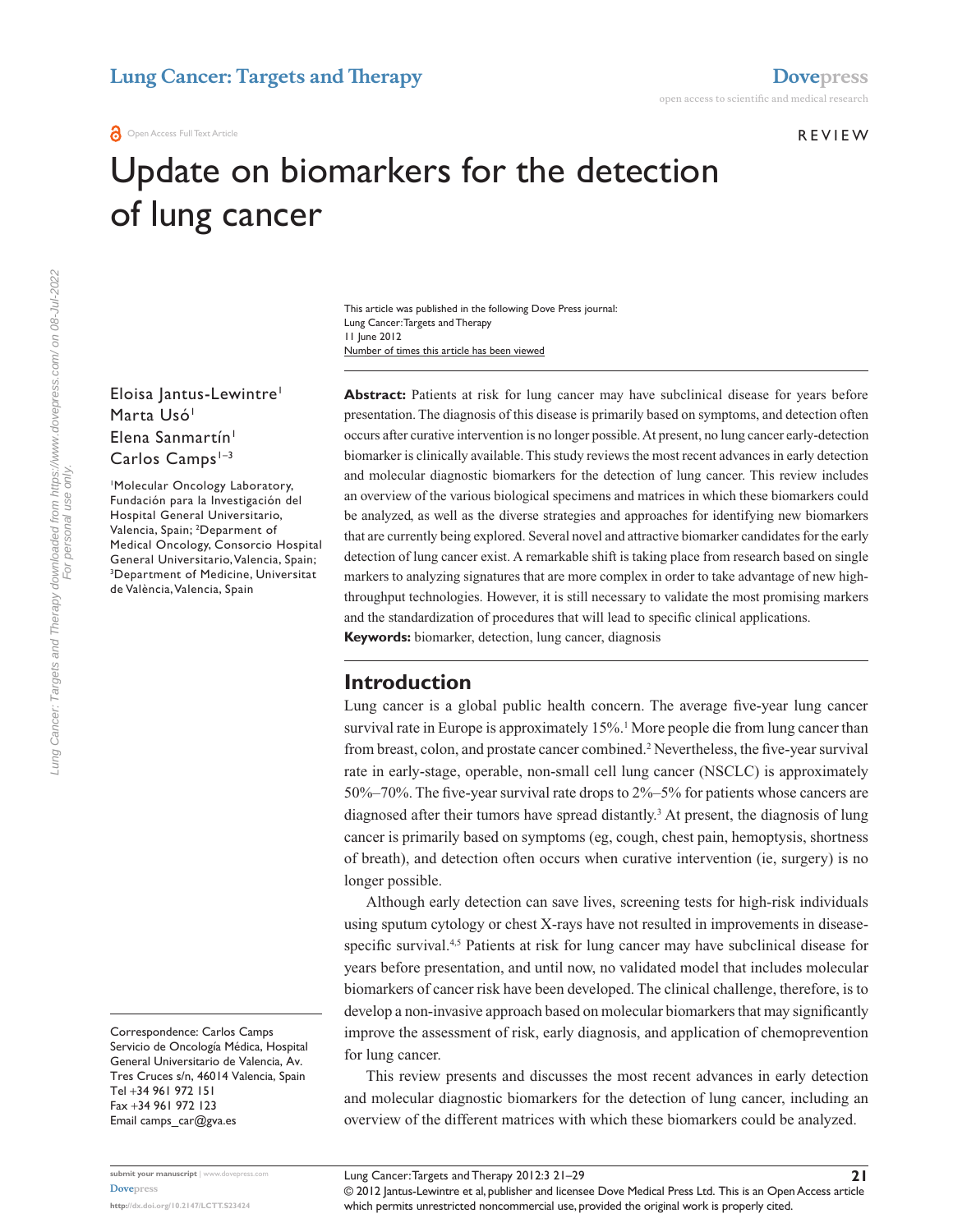### **Early detection of lunch cancer: the role of CT screening**

Low-dose chest computed tomography (CT) scans are proven to be effective tools for the detection of early-stage resectable diseases. Several Phase 2 non-randomized trials of CT screening of high-risk individuals (current or former smokers) have shown that CT screening detects small size lung cancers of 12–15 mm in diameter. When these results are compared with those of a validated control group, CT scans detected three times more lung cancer than would be expected.<sup>6–8</sup>

The results from the National Lung Screening Trial (NLST, the largest randomized trial) were published recently. This study enrolled 53,454 persons at high risk for lung cancer in order to determine the real impact of screening with low-dose CT screening on lung cancer mortality at the population level. The participants were randomly assigned to undergo three annual screenings with either low-dose CT or single-view chest X-ray. The results of the NLST show a 20.0% decrease in mortality from lung cancer in the low-dose CT compared with the chest X-ray. Additionally, a 6.7% overall mortality reduction was observed in the CT group.<sup>9</sup> Conversely, low-dose CT screening was associated with a high rate of false positive results. Two other harmful effects of CT screening that should be considered are over-diagnosis and the association of low-dose CT with the development of radiation induced cancers (effects that could not be measured directly and must be assessed in future analyses). Given these results, the potential use of CT as a lung-cancer screening tool is still a matter of debate.

Due to the contentious results of the image-based screening programs, there is increasing interest in the development of risk prediction models that incorporate genetic and molecular biomarkers for the precise and accurate estimation of risks and are focused on the use of noninvasive or minimally invasive samples, such as blood, sputum, or exhaled breath.

### **Molecular biomarkers**

A biomarker is defined as a characteristic that is objectively measured and evaluated as an indicator of normal biologic processes, pathogenic processes, or pharmacologic/ pharmacodynamic responses to a therapeutic intervention.<sup>10</sup> An individual marker may serve more than one purpose and, therefore, can fall into more than one category. In addition, a single biomarker may have different categorizations across tumor types and/or stages of the disease.<sup>11</sup> The ideal cancer biomarker must be useful for all purposes (diagnosis, prognosis, or the prediction of pharmacological response) and should also be easy to obtain, inexpensive, easy to perform, accurate, and highly informative.

New technologies, including pharmacogenomics, proteomics, metabolomics, and molecular imaging have been introduced in clinical settings and may potentially offer early diagnosis, accurate characterization of the histological subtype of NSCLC, and insight into disease prognosis and response to therapy. However, these techniques are in early development and considerable efforts to standardize them are necessary. Recently, Hanansh et al reviewed the emerging lung cancer serum biomarkers including proteins, DNA methylation patterns, autoantibodies, microRNAs, circulating tumor cells (CTCs), cell-free DNA, and several metabolites.12 Table 1 summarizes some relevant studies in the field of biomarkers for lung cancer detection and shows the wide range of specimens, type of biomarkers and detection methods that have been used. An overview of the most recent publications in the area of early diagnosis biomarkers shows that the focus in cancer biomarkers has shifted from searching for single biomarkers to analyzing combined biomarkers, which seems to be more effective in decreasing false positives and increasing detection rates. However, at this time, there are no single or combined validated molecular biomarkers for the early detection of lung cancer despite the considerable number of investigations that have been carried out with this purpose (Table 1).

### **Selection of the analytical matrix: the biological specimen**

An important pre-analytic issue is choosing the "correct" analytical matrix in which to find new biomarkers. A good biomarker must be detectable in clinically accessible material; therefore, there is an increasing interest in the development of molecular-based minimally- or non-invasive screening methods. Fluid biomarkers include a variety of components found in blood, urine, or other fluids that may reflect the presence of a tumor in the body.<sup>13</sup>

The aim of early lung cancer diagnosis is to detect molecular biomarkers in non-invasive biological specimens before symptoms arise.

### Tissue bronchoscopy

Bronchoscopy, particularly with the help of techniques such as auto-fluorescence bronchoscopy (AFB) and narrow-band imaging, is a suitable technique for detecting preinvasive lesions and early-stage lung cancer in the central airways that cannot be detected by CT technology.14 In addition,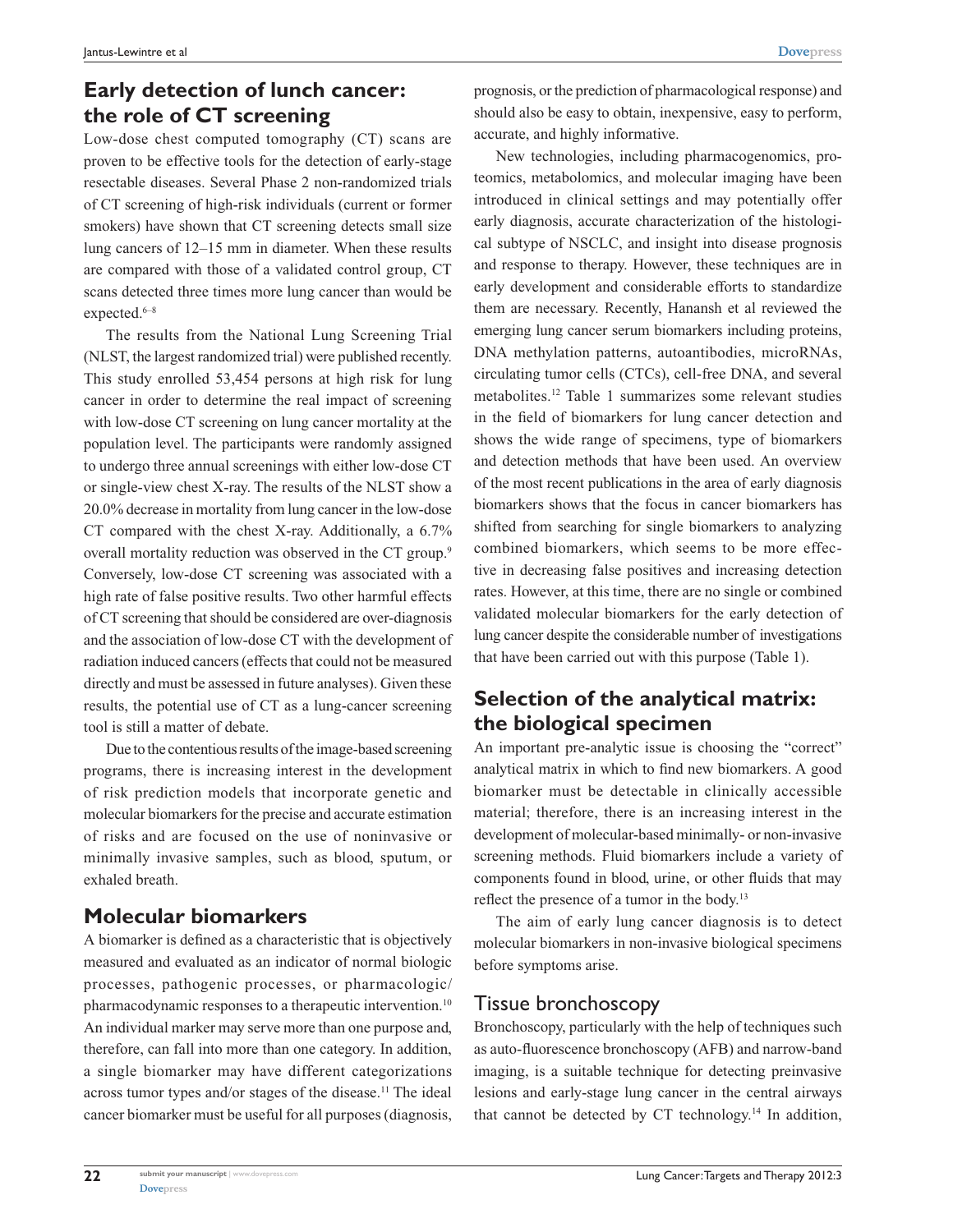several studies have demonstrated that the use of fluorescence in situ hybridization (FISH) testing for the detection of chromosomal abnormalities is significantly more sensitive than conventional cytology for detecting lung cancer in bronchoscopically obtained bronchial brushing specimens; however, this result was achieved with an increase in false positive diagnoses.15–18

Other studies show similar results that demonstrate how equivocal cytology in lung cancer diagnosis can be overcome with additional methods on the same specimen (ie, slide). Adjuvant FISH or DNA-image cytometry in cytologically equivocal diagnoses improves diagnostic accuracy at comparable rates.19 Spira et al have identified an airway geneexpression biomarker that may be useful as a screening tool for the evaluation of smokers with suspected lung cancer. They performed gene-expression profiling on histologically normal upper airway epithelial cells obtained at the time of bronchoscopy, with sufficient quantities of high quality RNA for microarray studies from 152 of 208 samples. Their data suggest that combining cytopathology with the geneexpression biomarker improves the diagnostic sensitivity of the overall bronchoscopy procedure from 53% to 95%.20

AFB biopsies were also useful for analyzing microRNA expression by qPCR, allowing to assess different micro-RNA patterns during the succesive steps of bronchial carcinogenesis.21

### Blood samples

The rich content of diverse molecular and cellular elements in blood, which gives information about the health status of an individual, makes it an ideal compartment in which to develop non-invasive diagnostics for cancer. Hanash et al recently reviewed the role of blood-borne biomarkers in cancer screening; this role could be extended from general population risk assessment to treatment response evaluation and recurrence monitoring.<sup>12</sup>

Blood samples comprise a complex matrix composed of a cellular fraction and serum or plasma. CTCs and macromolecules such as lipids, proteins, RNA, microRNA, and DNA that originate from tumor cells can be found in blood. In addition to CTCs, other circulating cells are currently being explored as sources of biomarkers such as immune, stromal, and endothelial cells.<sup>13</sup>

The first detection of cell-free nucleic acids originating from tumor cells and circulating in the serum or plasma of cancer patients, including lung cancer, was reported in 1997.22 Several case-control studies have reported higher levels of circulating DNA in patients' blood than in normal healthy controls, showing that DNA may be an important risk factor for the presence of illness and a prognostic index in the follow-up procedure (reviewed by Bremnes et al).<sup>23</sup> Interestingly, Sozzi et al were able to discriminate NSCLC patients from age-, sex-, and smoking-matched controls according to the amount of circulating plasma DNA, which was determined through the use of real-time quantitative polymerase chain reaction (PCR) amplification of the human telomerase reverse transcriptase gene (hTERT). $24$  Since then, several studies have assessed varying concentrations of free circulating DNA using diverse data analysis methods or laboratory procedures that have resulted in significant differences between lung cancer patients and controls.<sup>24-27</sup> In contrast to these studies, Tamkovich et al found no significant differences between the amount of DNA in plasma samples of lung cancer patients and healthy subjects.<sup>28</sup> In general, the vast majority of studies show that higher levels of circulating DNA can be detected in patients with lung cancer compared with disease-free smokers and control subjects, which suggests that the analysis of this biomarker may represent a new non-invasive approach for the early detection of lung cancer.

In terms of circulating nucleic acids, it is also worth considering the value of the isolation and characterization of circulating tumor DNA because a correlation between the detection of molecular alterations (genetic and epigenetic) in the circulating nucleic acids and lung tumor DNA has been demonstrated.29–31

Circulating cell-free RNA and miRNA as well as exosomal miRNA content has also been identified as a source of biomarkers for early detection in lung cancer patients.<sup>32-34</sup> The usefulness of circulating nucleic acid detection in plasma or serum for the early detection of lung cancer has been extensively assessed, but the results are still inconsistent due to the high rate of false negative results (the absence of circulating nucleic acids does not correlate with the absence of cancer).35

Recent microarray studies have identified additional early detection signatures using samples from peripheral blood. Showe et al demonstrated the feasibility of using the PBMC gene expression signature to identify early-stage NSCLC in at-risk populations.36

The use of blood samples for tumor protein quantification is another point to be addressed in the development of biomarkers for the early detection of lung cancer. Some proteomics biomarkers of lung cancer, such as carcinoembryonic antigen (CEA), cytokeratin-19 fragment (CYFRA), or neuron-specific enolase (NSE) are clinically available, while others (serum amyloid A –SAA-, haptoglobin- $\alpha$ 2, or Apo A-1)<sup>37</sup> still need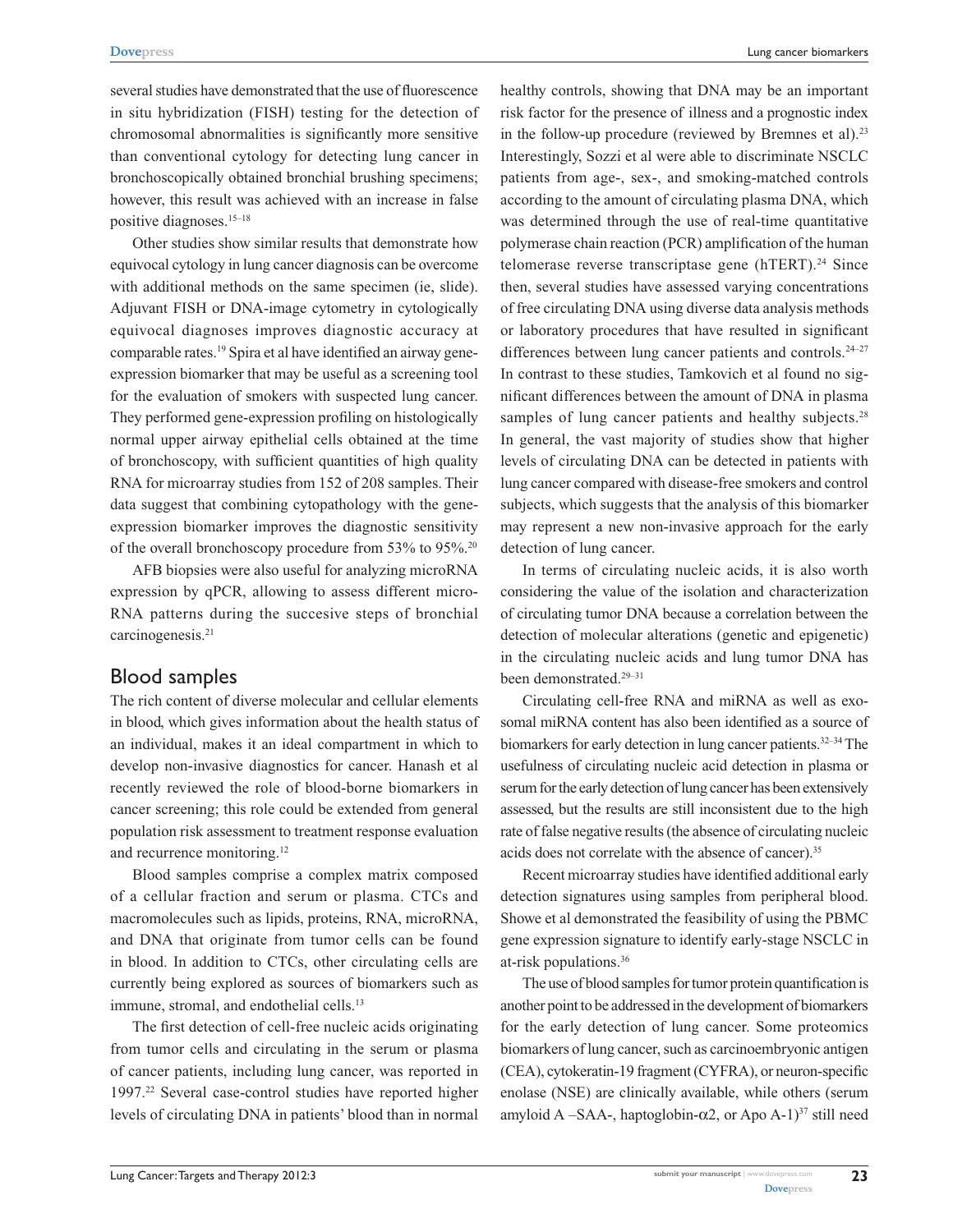further validation and are not recommended for clinical diagnosis.

Another interesting approach is the detection and characterization of CTCs, which offers new perspectives for researchers. Several available CTC detection platforms were verified in clinical settings that strongly suggest that CTC detection has enormous potential to assist in malignancy diagnosis, estimating prognosis, and monitoring disease recurrence and responses to anticancer therapy. Tanaka et al evaluated the potential of CTC detection as a diagnostic parameter to distinguish malignant from benign lung disease. They found that the CTC count was significantly higher in lung cancer patients compared with nonmalignant patients, but the test showed a low sensitivity for detecting CTCs.<sup>38</sup> A novel microfluidic platform was recently developed that allows for the isolation of high quantities of rare CTCs. A pilot study using this technology showed that CTCs were detected in most blood samples taken from patients with a variety of malignant tumors, including lung cancer.<sup>39</sup> Therefore, comparative studies are still necessary to clarify the appropriate methodology for lung CTC detection, with the aim of improving early diagnosis, monitoring the disease, and genotyping tumors.

### Exhaled breath condensate

Exhaled breath condensate (EBC) is a fluid from the airways that can be collected by means of an easy, completely noninvasive, and repeatable procedure that is well accepted by patients. EBC contains both volatile and non-volatile compounds, including cytokines, proteins, and DNA.<sup>40</sup> The analysis of exhaled air for volatile organic compounds (VOCs) shows that there is a pattern of VOCs that distinguishes lung cancer patients.41–44 Even when most VOCs in the cancer patients are higher at baseline compared to the controls, this difference is still evident after surgery.42 Therefore, exhaled VOCs cannot be considered specific biomarkers for lung cancer, as they do not seem to be solely produced by tumor tissue, but rather by an epiphenomenon that accompanies lung cancer development.

Various studies have reported genetic changes in DNA found in EBC from lung cancer patients. Carpagnano et al demonstrated that the microsatellite alterations in DNA from the EBC and tumor tissue in NSCLC patients had an overlapping profile consisting of loss of heterozygosity and microsatellite instability.<sup>45</sup> In another study by Gessner et al, mutations were present in the EBC of patients with NSCLC, while no mutations were found in the EBC of the control subjects.<sup>46</sup>

All these findings support the suggestion that EBC may be an appropriate matrix for the non-invasive identification of early markers of NCSLC. On the other hand, a weakness of the use of EBC is that the collection devices can significantly affect the levels of biomarkers obtained; therefore, the values acquired from different devices may not be directly comparable.<sup>47</sup>

#### Sputum

Sputum is another potentially attractive non-invasive source of biomarkers for lung cancer. Although it is unlikely that early-stage lung cancers will exfoliate detectable cancer cells in sputum, it is hypothesized that because of field tumorigenesis process, genetic or epigenetic changes in exfoliated cells may reflect an increased risk of lung cancer.<sup>48</sup> Consequently, many research groups have examined sputum as a matrix in which biomarkers can be determined. Byers et al studied cytologic atypia in a large cohort of smokers and former smokers with chronic obstructive lung diseases. They reported that sputum cytologic atypia is a marker for increased lung cancer risk and examined whether it might complement radiologic imaging in a combined approach to the early detection of lung cancer.<sup>49</sup> With the intention of improving the diagnostic accuracy of cytologic examination, additional molecular approaches have been investigated, such as gene-promoter methylation analysis<sup>50</sup> and FISH for chromosomal aneusomy using a four-target DNA FISH probe including EGFR, MYC, 5p15, and CEP6.<sup>51</sup>

Using sputum as starting material, Xie et al reported aberrant miRNA expression in this type of sample, which could be used as a marker for the early diagnosis of NSCLC,<sup>52</sup> especially in adenocarcinomas.<sup>53</sup> However, there are currently no definitive data indicating that sputum biomarkers are efficient for routine clinical applications to reliably predict individuals at risk of developing lung cancer or who are in the early stages of the disease.

## **Strategies for the identification of early-detection lung cancer biomarkers**

### Genomic/genetic approaches

Since human genome sequencing was completed, DNA has been widely studied for the detection of new biomarkers for many diseases. In lung cancer, genomic instability is frequently observed, which includes allelic loss and instability at loci on 3p (fragile histidine triad), 9p ( $p16$ INK4A), and 17p.<sup>54-56</sup> By analyzing a wide collection of lung adenocarcinomas through high resolution (250k) SNP arrays, Weir et al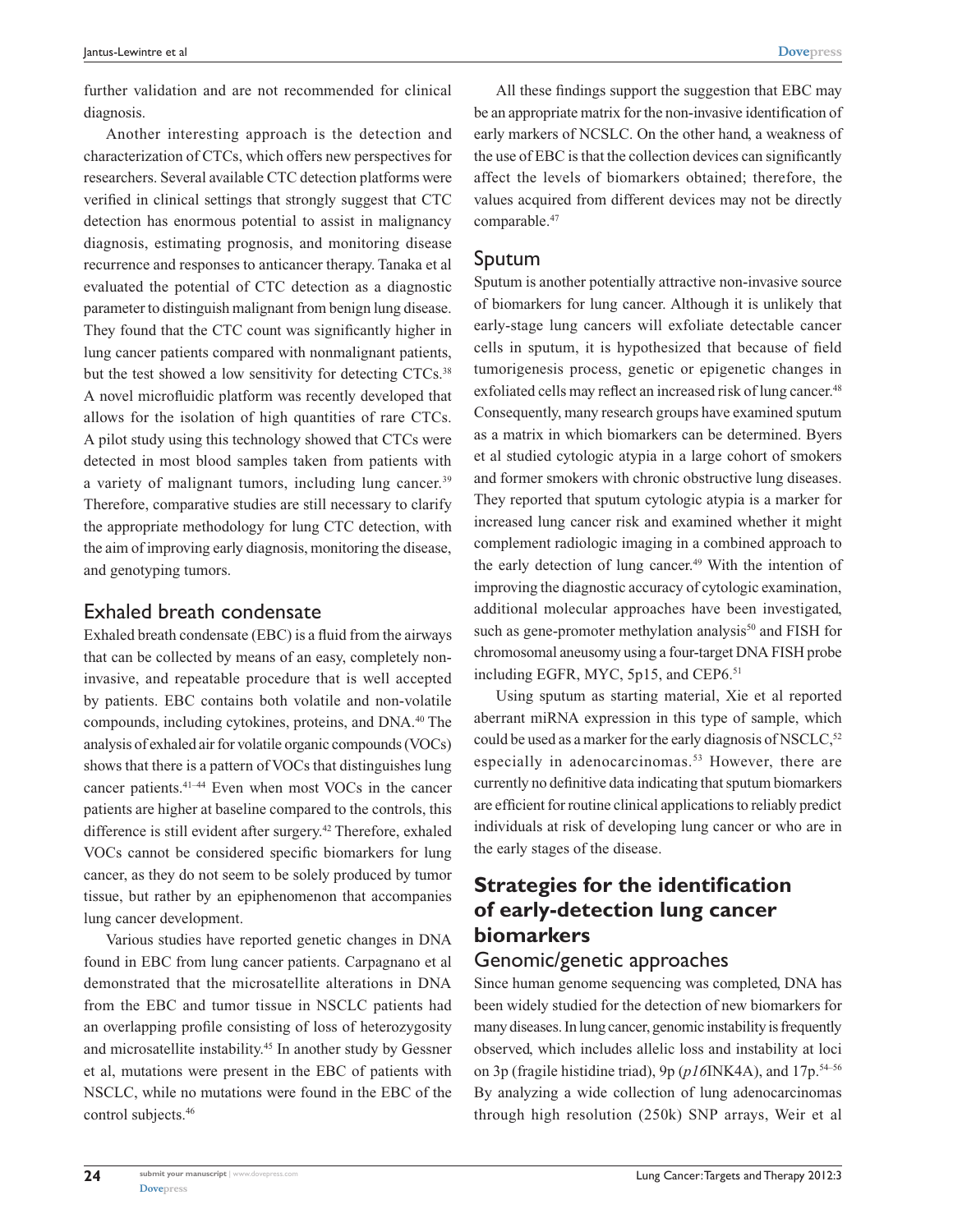| <b>Reference</b>             | Sample type        | <b>Biomarker type</b>      | <b>Detection</b><br>method | <b>Number of cases</b>  | Sensitivity/<br>specificity (%) |
|------------------------------|--------------------|----------------------------|----------------------------|-------------------------|---------------------------------|
| Halling et al <sup>15</sup>  | Bronquial brushing | Cytology and               | Combined cytology          | Patients $= 89$         | 75/83                           |
|                              | Bronquial washing  | chromosomal abnormailities | and FISH                   | Controls = $48a$        | 61/95                           |
| Spira et al <sup>20</sup>    | Bronquial brushing | Gene expression            | Microarrays                | Primary dataset         |                                 |
|                              |                    |                            |                            | Patients $= 60$         | 80/84                           |
|                              |                    |                            |                            | Controls = $69^{\circ}$ |                                 |
|                              |                    |                            |                            | Validation dataset      |                                 |
|                              |                    |                            |                            | Patients $= 18$         | 83/76                           |
|                              |                    |                            |                            | Controls = $17a$        |                                 |
| Sozzi et $al24$              | Blood              | <b>DNA</b>                 | <b>PCR</b>                 | Patients $= 100$        | 90/86 <sup>b</sup>              |
|                              |                    |                            |                            | Controls = $100$        |                                 |
| Tanaka et al <sup>38</sup>   | Blood              | <b>CTC</b>                 | CTC count                  | Patients $= 125$        | 30.4/88.0°                      |
|                              |                    |                            |                            | Controls = $25a$        |                                 |
| Patz et al <sup>79</sup>     | Serum              | Proteins                   | <b>ELISA</b>               | Primary dataset         |                                 |
|                              |                    |                            |                            | Patients $= 50$         | 89.3/84.7                       |
|                              |                    |                            |                            | Controls $= 50$         |                                 |
|                              |                    |                            |                            | Validation dataset      |                                 |
|                              |                    |                            |                            | Patients $=$ 49         | 77.8/75.4                       |
|                              |                    |                            |                            | Controls = $48$         |                                 |
| Miura et al <sup>66</sup>    | Serum              | Gene expression            | RT-PCR                     | Patients = $112$        | 89/72 <sup>d</sup>              |
|                              |                    |                            |                            | $Contents = 80$         | 71/80 <sup>e</sup>              |
| Zheng et al <sup>33</sup>    | Plasma             | microRNas                  | RT-PCR                     | Patients $= 74$         | 81.33/86.76                     |
|                              |                    |                            |                            | Controls = $68$         |                                 |
| Jantus-                      | Plasma             | Proteins                   | <b>ELISA</b>               | Patients $= 432$        | 74.5/85.7                       |
| Lewintre et al <sup>83</sup> |                    |                            |                            | $Control = 89$          |                                 |
| Showe et al <sup>36</sup>    | PBMC               | Gene expression            | Arrays                     | Primary dataset         |                                 |
|                              |                    |                            |                            | Patients $= 137$        | 91/80                           |
|                              |                    |                            |                            | Controls = $91^a$       |                                 |
|                              |                    |                            |                            | Validation dataset      |                                 |
|                              |                    |                            |                            | Patients $=$ 38         | 76/82                           |
|                              |                    |                            |                            | Controls = $17a$        |                                 |
| Yu et al <sup>53</sup>       | Sputum             | microRNas                  | RT-PCR                     | Primary dataset         |                                 |
|                              |                    |                            |                            | Patients $=$ 36         | 80.6/91.7                       |
|                              |                    |                            |                            | Controls = $36$         |                                 |
|                              |                    |                            |                            | Validation dataset      |                                 |
|                              |                    |                            |                            | Patients = $64$         | 70.3/80                         |
|                              |                    |                            |                            | Controls $=$ 58         |                                 |
| Xie et al <sup>52</sup>      | Sputum             | microRNas                  | RT-PCR                     | Patients $= 23$         | 69.7/100                        |
|                              |                    |                            |                            | Controls = $17a$        |                                 |

**Table 1** Summary of relevant studies in the field of biomarkers for lung cancer detection

Notes: <sup>a</sup>Control group consisted of patients without lung cancer; <sup>5</sup>Highest value obtained with a DNA concentration value of 9 ng/mL; °Cut-off CTC count ≥ 1; °Obtained with hTERT; <sup>e</sup>Obtained with EGFR.

**Abbreviations:** CTC, circulating tumor cell; EGFR, epidermal growth factor receptor; ELISA, enzyme-linked immunosorbent assay; FISH, fluorescence in situ hybridization; hTERT, human telomerase reverse transcriptase gene; PBMC, peripheral blood mononuclear cells; PCR, polymerase chain reaction; RT-PCR, real-time polymerase chain reaction.

identified 57 significantly recurrent events in this type of tumor, but concluded that many of the genes involved in lung adenocarcinoma are yet to be discovered.57 Twenty-six of the most prevalent somatic mutations in lung adenocarcinomas have recently been categorized. The most frequently mutated genes include tyrosine kinases, among them the EGFR homologue ERBB4; multiple ephrin receptor genes, notably EPHA3; vascular endothelial growth factor receptor, KDR; and NTRK genes.<sup>58</sup> The detection of these changes in DNA is considered a potential diagnostic tool, but due to the low frequency of alterations in the specific genes found in

biological samples, most of these studies obtained limited sensitivity and specificity.

Over last 5 years, next generation sequencing (NGS) methods have changed genomic analyses, thus providing a more accurate and sensitive detection technology for somatic mutations in tumors. NGS chemistries vary, but the results are similar: millions of sequencing reads of DNA templates are generated in parallel, gathering information of up to 200 Gb, while the read lengths for each DNA template are very short (35–500 bp) compared to the traditional Sanger sequencing method.<sup>59</sup> This technique can be applied to a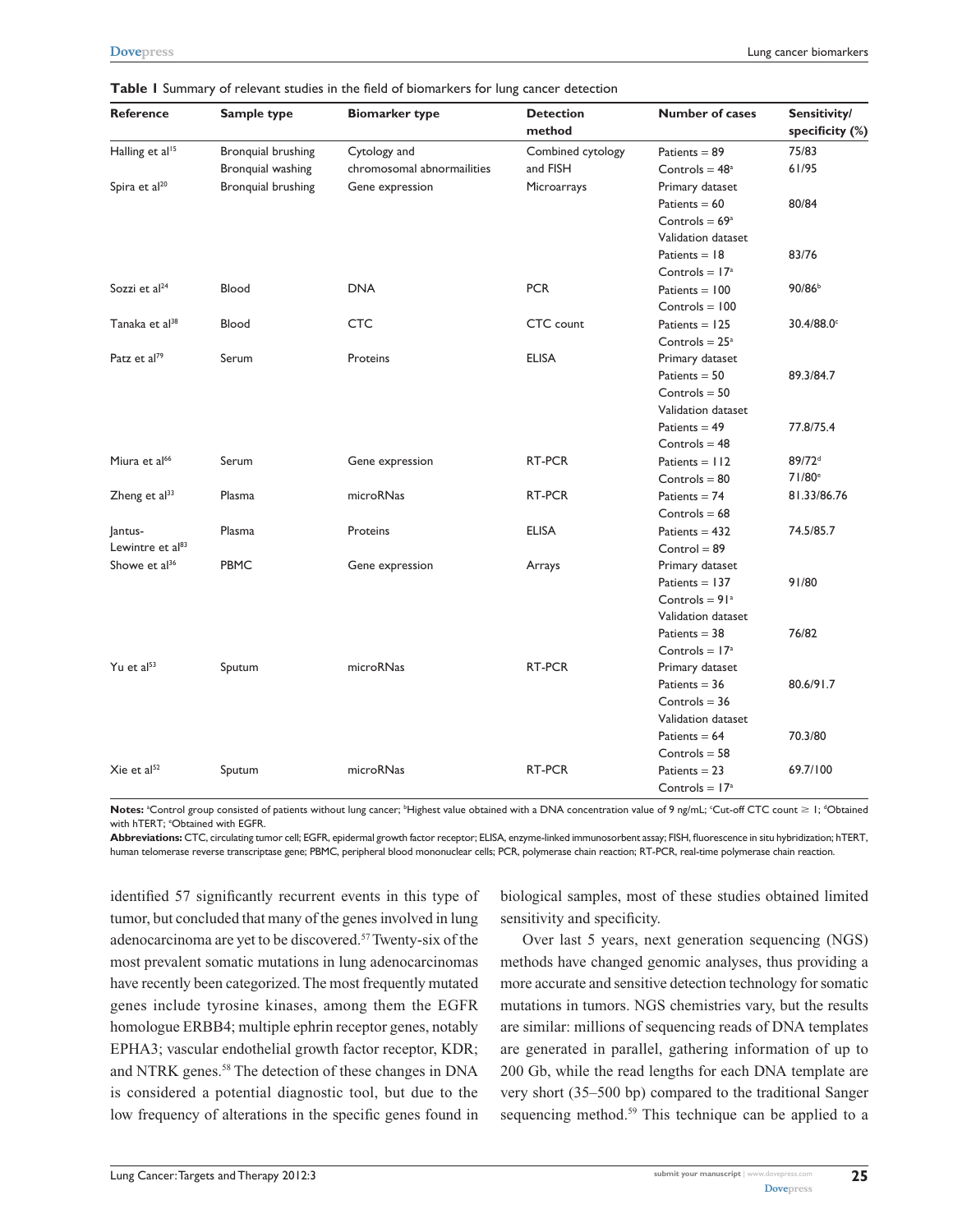**[Dovepress](www.dovepress.com)**

panel of relevant lung cancer related genes, a comprehensive assortment of signal transducers involved in the signaling of tumor cells, or even to the entire exome or genome of tumor cells. However, the massive amount of information derived from NGS will require impressive data processing tools and very careful interpretation to provide meaningful clinical information. On the other hand, the capacity to generate enormous amounts of information, together with the high specificity of NGS methods, offers a promising new avenue for discovery in many fields of research, especially in identifying molecular biomarkers for early detection and prognosis in lung cancer patients.

### Epigenomics/epigenetics

Epigenetics is defined as the study of the modifications of genes that are not coded in the DNA sequence itself and that are believed to be important in the etiology of diseases such as cancer. Unlike the DNA sequence, epigenetics may be influenced by the environment and may lead to alterations in the expression of genes through various epigenetic factors, such as methylation. In lung cancer cells, hypermethylation of certain regions is associated with promoter silencing of tumor suppressor genes and may serve as an early lung cancer-detection marker (reviewed by Tsou et al).60 Elevated levels of methylated genes in plasma have been observed for RASSFIA, p16, APC, FIHT, RARbeta, MGMT, DAPK, tissue inhibitors of metalloproteinase 3 (TIMP-3), and SOCS1 and SOCS3.31,61 In sputum, aberrant methylation of p16 and/or MGMT was found in all patients with squamous-cell lung carcinomas who were studied up to 3 years before clinical diagnosis.62 Recently, DNA methylation of SHOX2 studied in bronchial lavage samples by differential methylation hybridization (DMH) showed the potential use of this gene in lung cancer detection, even in samples that contained no visible tumor cells.<sup>63</sup> This result was further confirmed in tumor and adjacent normal tissue samples of patients by analyzing SHOX2 DNA methylation levels.64 Therefore, the analysis of methylation profiles in various types of biological specimens (plasma, serum, and sputum) appears to be a promising approach for the early diagnosis of lung cancer.

### Transcriptomics: messenger and micro-RNAs

The isolation of messenger RNA from body fluids such as plasma or serum still presents technical difficulties, which is reflected in the lower number of publications compared to those on DNA. Various approaches for transcriptomics studies in blood samples from lung cancer patients have been performed. For instance, Xi et al<sup>65</sup> analyzed messenger RNA for the detection of CTCs in blood with a panel that included CK7, EGFR, SCCA, and SFTB. Miura et al<sup>66</sup> measured serum hTERT mRNA and epidermal growth factor receptor (EGFR) mRNA levels in lung cancer patients using qPCR assays by observing that hTERT mRNA, especially when combined with EGFR mRNA, has adequate sensitivity and specificity as a biomarker of diagnosis and clinical stage. Gene expression profiles using RNA arrays have also been studied. As mentioned earlier, Showe et al found a gene expression signature in PBMC that distinguished early-stage NSCLC patients from those with non-malignant lung disease.<sup>36</sup>

Research on cancer biomarkers has recently focused on micro-RNAs (miRNAs), a type of non-transcribed short RNA that regulates the translation of mRNA by binding to sequences in the 3′ untranslated region (3′UTR). Several studies have demonstrated the critical role that miRNAs play in cancer pathogenesis.67–69 Several miRNAs have been detected in tissue, sputum, and peripheral blood in lung cancer patients with remarkable stability, which makes them attractive candidates as diagnostic biomarkers. Mascaux et al<sup>21</sup> have recently analyzed the miRNA expression profiling of biopsies obtained by fluorescence bronchoscopy using qPCR. They identified a set of miRNA that were differentially expressed in the successive stages of bronchial carcinogenesis that were also highly predictive of the histological grade. Furthermore, Jiang et al<sup>53</sup> describe a panel of seven miRNAs that are expressed differentially in lung adenocarcinomas compared with normal lung tissues. The combination of four of these miRNAs allowed for a distinction between patients with adenocarcinoma and normal subjects. Moreover, these miRNA could be detected in sputum samples by qPCR with high sensitivity and specificity.

The presence of miRNAs in plasma and serum samples has been widely studied. Endogenous plasma miRNAs are highly stable. They are resistant to incubation at 37°C, freezethaw cycles, and even to RNase activity.<sup>70,71</sup> The mechanisms by which miRNAs are protected are still unknown, although it has been hypothesized that they may be packaged inside exosomes or associated with other protective molecules.<sup>34,72</sup> Several studies carried out on plasma and serum have identified patterns of differential expression of miRNAs that allow lung cancer patients to be distinguished from cancerfree control subjects, even in patients with Stage I lung cancer.33,73–75 In sum, these results support the hypothesis that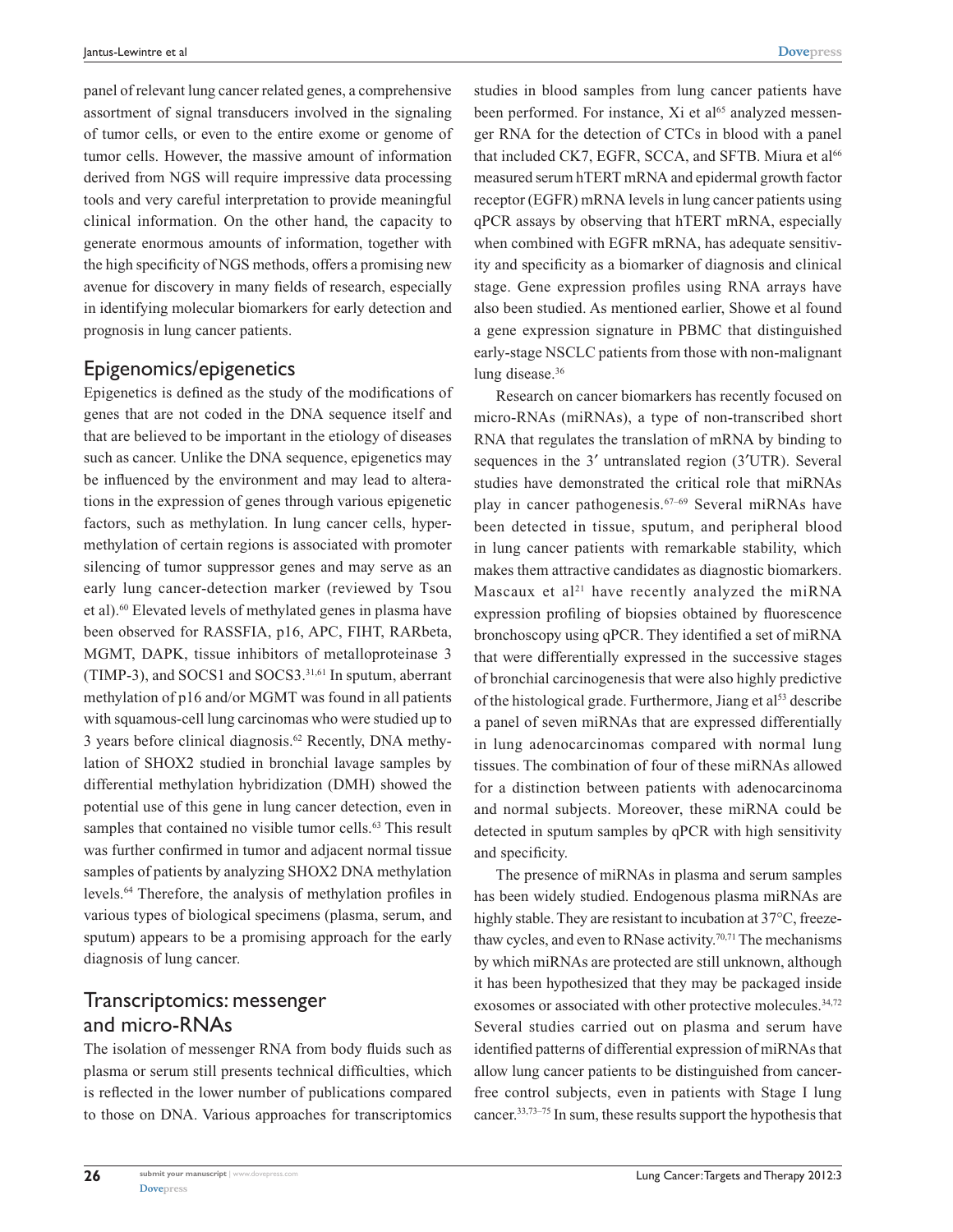miRNA expression patterns may serve as biomarkers for the early diagnosis of lung cancer.

### **Proteomics**

Proteins are the real players in biomarking processes; therefore, they may have a significant advantage over genes in terms of biomarker discovery. Proteomics is becoming a useful tool for biomarker identification in different types of tumors due to the development of high-throughput platforms, which allow for the simultaneous detection of multiple proteins. Two approaches – the identification of individual proteins and protein expression profiling – have been suggested for the application of proteomics in biomarker detection. The role of some plasma proteins as diagnostic biomarkers has been further studied, and some are currently available in the clinical setting (eg, CEA, CYFRA, and NSE). The problem lies in the low specificity and/or sensitivity of these biomarkers, which means they are not recommended for clinical use.<sup>76–78</sup> Many additional proteins have recently been studied as potential diagnostic biomarkers in lung cancer. Patz et al<sup>79</sup> tested a panel of four serum proteins (CEA, retinol-binding protein,  $\alpha$ 1-antitrypsin, and squamous cell carcinoma antigen) in a matched case-control study including lung cancer patients, in which considerable specificity and sensitivity was obtained. The value of other serum proteins, such as amyloid A, haptoglobin- $\alpha$ 2, and a fragment of apolipoprotein A-1, as biomarkers has also been explored, although more clinical validation is needed. $80-82$  Due to the importance of the angiogenic process in cancer, our group recently studied the diagnostic and prognostic implications of vascular endothelial growth factor (VEGF) and its receptor VEGFR-2 in patients with advanced NSCLC, where we observed that both angiogenic markers exhibited higher plasma concentrations in patients compared to the age- and sex- matched controls with adequate specificity and sensitivity.<sup>83</sup>

Comparative protein profiling is another promising method for the detection of protein expression patterns. Advances in new analytical methods such as two-dimensional gel electrophoresis (2DE) and mass spectrometry have made the simultaneous detection of multiple protein changes possible.84,85 Tyan et al characterized a list of 1400 proteins in pleural effusion samples from lung adenocarcinoma patients by separating peptides and HPLC-ESI-MS/MS.<sup>86</sup> Furthermore, Soltermann et al isolated 170 glycoproteins that were also from pleural effusions, including several known lung cancer biomarkers such as CA125, CD44, and TTF.87 These studies have some limitations due to their lack of independent validation. Moreover, they are not superior to other lung cancer-diagnosis methods, despite the recent discovery of new biomarkers.

### **Conclusion**

Cancer biomarker research has recently experienced a remarkable growth in technology, which has resulted in biomarker discoveries from various "omics" including genomics, transcriptomics, proteomics, and metabolomics. Several examples of novel candidate biomarkers for the early detection of lung cancer have emerged following this growth in technology. In conjunction with the use of noninvasively obtained samples, such as blood, sputum, or EBC, this technological growth represents a significant advance in the field of diagnostic biomarkers for lung cancer. The tasks ahead are to select the most promising markers (single or a panel) for the early detection of lung cancer in order to choose the correct specimen and novel methodology and to optimize and standardize procedures for the implementation of successful validation studies that will lead to specific clinical applications.

## **Disclosure**

The authors report no confilicts of interest in this work.

### **References**

- 1. Ferlay J, Parkin DM, Steliarova-Foucher E. Estimates of cancer incidence and mortality in Europe in 2008. *Eur J Cancer*. 2010;46(4): 765–781.
- 2. Jemal A, Bray F, Center MM, Ferlay J, Ward E, Forman D. Global cancer statistics. *CA Cancer J Clin*. 2011;61(2):69–90.
- 3. Goldstraw P, Crowley J, Chansky K, et al. The IASLC Lung Cancer Staging Project: proposals for the revision of the TNM stage groupings in the forthcoming (seventh) edition of the TNM Classification of malignant tumours. *J Thorac Oncol*. 2007;2(8):706–714.
- 4. Melamed MR, Flehinger BJ. Screening for lung cancer. *Chest*. 1984;86(1):2–3.
- 5. Marcus PM, Bergstralh EJ, Zweig MH, Harris A, Offord KP, Fontana RS. Extended lung cancer incidence follow-up in the Mayo Lung Project and overdiagnosis. *J Natl Cancer Inst*. 2006;98(11):748–756.
- 6. Pastorino U, Bellomi M, Landoni C, et al. Early lung-cancer detection with spiral CT and positron emission tomography in heavy smokers: 2-year results. *Lancet*. 2003;362(9384):593–597.
- 7. Henschke CI, Yankelevitz DF, Libby DM, Pasmantier MW, Smith JP, Miettinen OS. Survival of patients with stage I lung cancer detected on CT screening. *N Engl J Med*. 2006;355(17):1763–1771.
- 8. Henschke CI, McCauley DI, Yankelevitz DF, et al. Early Lung Cancer Action Project: overall design and findings from baseline screening. *Lancet*. 1999;354(9173):99–105.
- 9. Aberle DR, Adams AM, Berg CD, et al. Reduced lung-cancer mortality with low-dose computed tomographic screening. *N Engl J Med*. 2011; 365(5):395–409.
- 10. Atkinson AJ, Colburn WA, DeGruttola VG, et al. Biomarkers and surrogate endpoints: preferred definitions and conceptual framework. *Clin Pharmacol Ther*. 2001;69(3):89–95.
- 11. Febbo PG, Ladanyi M, Aldape KD, et al. NCCN Task Force report: Evaluating the clinical utility of tumor markers in oncology. *J Natl Compr Canc Netw*. 2011;9(Suppl 5):S1–S32.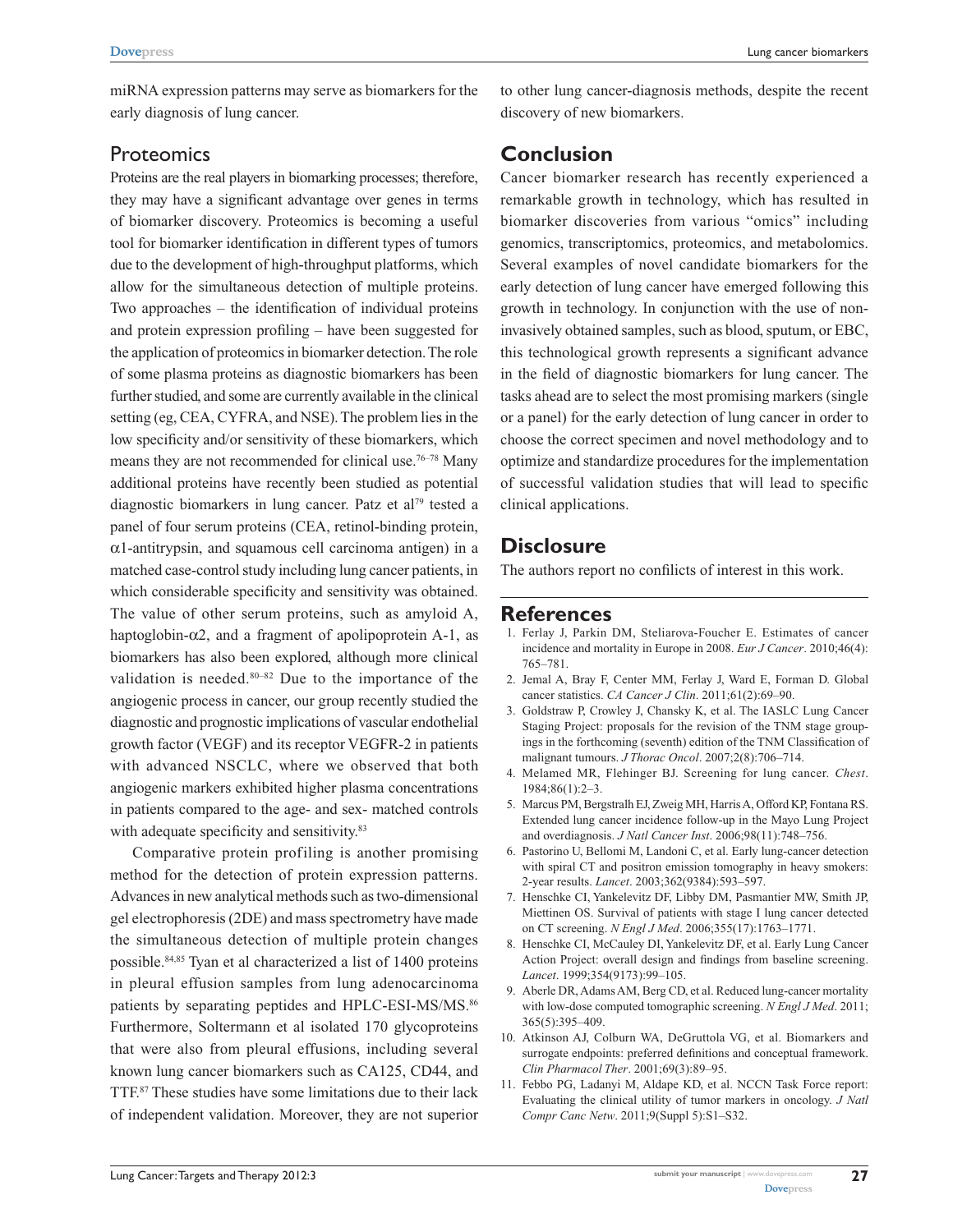- 12. Hanash SM, Baik CS, Kallioniemi O. Emerging molecular biomarkers blood-based strategies to detect and monitor cancer. *Nat Rev Clin Oncol*. 2011;8(3):142–150.
- 13. Martin KJ, Fournier MV, Reddy GP, Pardee AB. A need for basic research on fluid-based early detection biomarkers. *Cancer Res*. 2010;70(13):5203–5206.
- 14. McWilliams A, Lam B, Sutedja T. Early proximal lung cancer diagnosis and treatment. *Eur Respir J*. 2009;33(3):656–665.
- 15. Halling KC, Rickman OB, Kipp BR, Harwood AR, Doerr CH, Jett JR. A comparison of cytology and fluorescence in situ hybridization for the detection of lung cancer in bronchoscopic specimens. *Chest*. 2006;130(3):694–701.
- 16. Voss JS, Kipp BR, Halling KC, et al. Fluorescence in situ hybridization testing algorithm improves lung cancer detection in bronchial brushing specimens. *Am J Respir Crit Care Med*. 2010;181(5): 478–485.
- 17. Bubendorf L, Muller P, Joos L, et al. Multitarget FISH analysis in the diagnosis of lung cancer. *Am J Clin Pathol*. 2005;123(4):516–523.
- 18. Massion PP, Zou Y, Uner H, et al. Recurrent genomic gains in preinvasive lesions as a biomarker of risk for lung cancer. *PLoS One*. 2009;4(6):e5611.
- 19. Schramm M, Wrobel C, Born I, et al. Equivocal cytology in lung cancer diagnosis: improvement of diagnostic accuracy using adjuvant multicolor FISH, DNA-image cytometry, and quantitative promoter hypermethylation analysis. *Cancer Cytopathol*. 2011;119(3):177–192.
- 20. Spira A, Beane JE, Shah V, et al. Airway epithelial gene expression in the diagnostic evaluation of smokers with suspect lung cancer. *Nat Med*. 2007;13(3):361–366.
- 21. Mascaux C, Laes JF, Anthoine G, et al. Evolution of microRNA expression during human bronchial squamous carcinogenesis. *Eur Respir J*. 2009;33(2):352–359.
- 22. Sidransky D. Nucleic acid-based methods for the detection of cancer. *Science*. 1997;278(5340):1054–1059.
- 23. Bremnes RM, Sirera R, Camps C. Circulating tumour-derived DNA and RNA markers in blood: a tool for early detection, diagnostics, and follow-up? *Lung Cancer*. 2005;49(1):1–12.
- 24. Sozzi G, Conte D, Leon M,et al. Quantification of free circulating DNA as a diagnostic marker in lung cancer. *J Clin Oncol*. 2003;21(21): 3902–3908.
- 25. Paci M, Maramotti S, Bellesia E, et al. Circulating plasma DNA as diagnostic biomarker in non-small cell lung cancer. *Lung Cancer*. 2009;64(1):92–97.
- 26. Sirera R, Bremnes RM, Cabrera A, et al. Circulating DNA is a useful prognostic factor in patients with advanced non-small cell lung cancer. *J Thorac Oncol*. 2011;6(2):286–290.
- 27. Yoon KA, Park S, Lee SH, Kim JH, Lee JS. Comparison of circulating plasma DNA levels between lung cancer patients and healthy controls. *J Mol Diagn*. 2009;11(3):182–185.
- 28. Tamkovich SN, Litviakov NV, Bryzgunova OE, et al. Cell-surfacebound circulating DNA as a prognostic factor in lung cancer. *Ann N Y Acad Sci*. 2008;1137:214–217.
- 29. Andriani F, Conte D, Mastrangelo T, et al. Detecting lung cancer in plasma with the use of multiple genetic markers. *Int J Cancer*. 2004; 108(1):91–96.
- 30. Fujiwara K, Fujimoto N, Tabata M, et al. Identification of epigenetic aberrant promoter methylation in serum DNA is useful for early detection of lung cancer. *Clin Cancer Res*. 2005;11(3):1219–1225.
- 31. Ostrow KL, Hoque MO, Loyo M, et al. Molecular analysis of plasma DNA for the early detection of lung cancer by quantitative methylationspecific PCR. *Clin Cancer Res*. 2010;16(13):3463–3472.
- 32. Mitas M, Hoover L, Silvestri G, et al. Lunx is a superior molecular marker for detection of non-small cell lung cancer in peripheral blood [corrected]. *J Mol Diagn*. 2003;5(4):237–242.
- 33. Zheng D, Haddadin S, Wang Y, et al. Plasma microRNAs as novel biomarkers for early detection of lung cancer. *Int J Clin Exp Pathol*. 2011;4(6):575–586.
- 34. Rabinowits G, Gercel-Taylor C, Day JM, Taylor DD, Kloecker GH. Exosomal microRNA: a diagnostic marker for lung cancer. *Clin Lung Cancer*. 2009;10(1):42–46.
- 35. Fleischhacker M, Schmidt B. Circulating nucleic acids (CNAs) and cancer – a survey. *Biochim Biophys Acta*. 2007;1775(1):181–232.
- 36. Showe MK, Vachani A, Kossenkov AV, et al. Gene expression profiles in peripheral blood mononuclear cells can distinguish patients with nonsmall cell lung cancer from patients with nonmalignant lung disease. *Cancer Res*. 2009;69(24):9202–9210.
- 37. Sung HJ, Cho JY. Biomarkers for the lung cancer diagnosis and their advances in proteomics. *BMB Rep*. 2008;41(9):615–625.
- 38. Tanaka F, Yoneda K, Kondo N, et al. Circulating tumor cell as a diagnostic marker in primary lung cancer. *Clin Cancer Res*. 2009; 15(22):6980–6986.
- 39. Nagrath S, Sequist LV, Maheswaran S, et al. Isolation of rare circulating tumour cells in cancer patients by microchip technology. *Nature*. 2007;450(7173):1235–1239.
- 40. Chan HP, Lewis C, Thomas PS. Exhaled breath analysis: novel approach for early detection of lung cancer. *Lung Cancer*. 2009; 63(2):164–168.
- 41. Phillips M, Cataneo RN, Cummin AR, et al. Detection of lung cancer with volatile markers in the breath. *Chest*. 2003;123(6):2115–2123.
- 42. Poli D, Carbognani P, Corradi M, et al. Exhaled volatile organic compounds in patients with non-small cell lung cancer: cross sectional and nested short-term follow-up study. *Respir Res*. 2005;6:71.
- 43. Bajtarevic A, Ager C, Pienz M, et al. Noninvasive detection of lung cancer by analysis of exhaled breath. *BMC Cancer*. 2009;9:348.
- 44. Ligor M, Ligor T, Bajtarevic A, et al. Determination of volatile organic compounds in exhaled breath of patients with lung cancer using solid phase microextraction and gas chromatography mass spectrometry. *Clin Chem Lab Med*. 2009;47(5):550–560.
- 45. Carpagnano GE, Foschino-Barbaro MP, Spanevello A, et al. 3p microsatellite signature in exhaled breath condensate and tumor tissue of patients with lung cancer. *Am J Respir Crit Care Med*. 2008; 177(3):337–341.
- 46. Gessner C, Kuhn H, Toepfer K, Hammerschmidt S, Schauer J, Wirtz H. Detection of p53 gene mutations in exhaled breath condensate of nonsmall cell lung cancer patients. *Lung Cancer*. 2004;43(2):215–222.
- 47. Liu J, Conrad DH, Chow S, Tran VH, Yates DH, Thomas PS. Collection devices influence the constituents of exhaled breath condensate. *Eur Respir J*. 2007;30(4):807–808.
- 48. Belinsky SA. Gene-promoter hypermethylation as a biomarker in lung cancer. *Nat Rev Cancer*. 2004;4(9):707–717.
- 49. Byers T, Wolf HJ, Franklin WA, et al. Sputum cytologic atypia predicts incident lung cancer: defining latency and histologic specificity. *Cancer Epidemiol Biomarkers Prev*. 2008;17(1):158–162.
- 50. Belinsky SA, Liechty KC, Gentry FD, et al. Promoter hypermethylation of multiple genes in sputum precedes lung cancer incidence in a highrisk cohort. *Cancer Res*. 2006;66(6):3338–3344.
- 51. Varella-Garcia M, Schulte AP, Wolf HJ, et al. The detection of chromosomal aneusomy by fluorescence in situ hybridization in sputum predicts lung cancer incidence. *Cancer Prev Res*. 2010;3(4):447–453.
- 52. Xie Y, Todd NW, Liu Z, et al. Altered miRNA expression in sputum for diagnosis of non-small cell lung cancer. *Lung Cancer*. 2010;67(2): 170–176.
- 53. Yu L, Todd NW, Xing L, et al. Early detection of lung adenocarcinoma in sputum by a panel of microRNA markers. *Int J Cancer*. 2010;127(12): 2870–2878.
- 54. Sozzi G, Veronese ML, Negrini M, et al. The FHIT gene 3p14.2 is abnormal in lung cancer. *Cell*. 1996;85(1):17–26.
- 55. Mao L, Lee JS, Kurie JM, et al. Clonal genetic alterations in the lungs of current and former smokers. *J Natl Cancer Inst*. 1997;89(12): 857–862.
- 56. Wistuba II, Lam S, Behrens C, et al. Molecular damage in the bronchial epithelium of current and former smokers. *J Natl Cancer Inst*. 1997; 89(18):1366–1373.